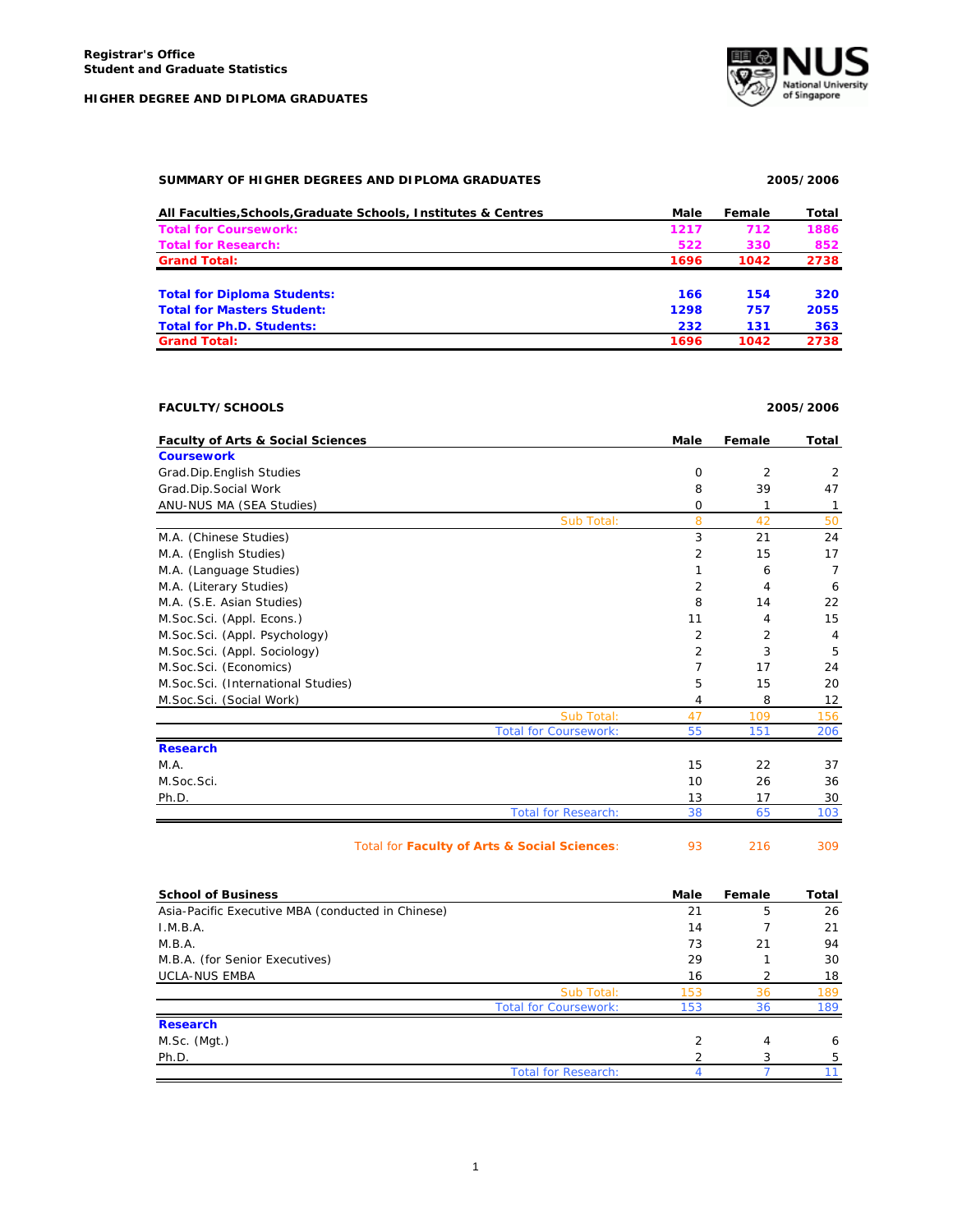

|  | Total for School of Business: | 157 | 200 |
|--|-------------------------------|-----|-----|
|  |                               |     |     |

| <b>School of Computing</b>                                 | Male           | Female         | Total          |
|------------------------------------------------------------|----------------|----------------|----------------|
| <b>Coursework</b>                                          |                |                |                |
| M.Comp.                                                    | 48             | 22             | 70             |
| <b>Total for Coursework:</b>                               | 48             | 22             | 70             |
| <b>Research</b>                                            |                |                |                |
| M.Sc.                                                      | 29             | 10             | 39             |
| Ph.D.                                                      | 22             | 5              | 27             |
| <b>Total for Research:</b>                                 | 51             | 15             | 66             |
| Total for School of Computing:                             | 99             | 37             | 136            |
| <b>Faculty of Dentistry</b>                                | Male           | Female         | Total          |
| <b>Coursework</b>                                          |                |                |                |
| M.D.S. (Oral & Maxillofacial Surg.)                        | 1              | $\mathbf{1}$   | $\overline{c}$ |
| M.D.S. (Orthodontics)                                      | 0              | 3              | 3              |
| M.D.S. (Periodontology)                                    | 1              | 1              | $\overline{2}$ |
| M.D.S. (Prosthodontics)                                    | 1              | O              | 1              |
| Sub Total:<br><b>Total for Coursework:</b>                 | 3<br>3         | 5<br>5         | 8<br>8         |
| <b>Research</b>                                            |                |                |                |
| M.Sc.                                                      | 3              | 2              | 5              |
| <b>Total for Research:</b>                                 | 3              | $\mathfrak{D}$ | 5              |
| Total for Faculty of Dentistry:                            | 6              | $\overline{7}$ | 13             |
| <b>School of Design &amp; Environment</b>                  | Male           | Female         | Total          |
| <b>Coursework</b>                                          |                |                |                |
| M.A. (Urban Design)                                        | $\overline{2}$ | $\overline{4}$ | 6              |
| M.Arch.                                                    | 28<br>9        | 26             | 54             |
| M.Sc. (Bldg.Sc.)<br>M.Sc. (Construction Law & Arbitration) | 11             | 4<br>8         | 13<br>19       |
| M.Sc. (Env.Mgt.)                                           | 13             | 9              | 22             |
| M.Sc. (Project Mgt.)                                       | 25             | 9              | 34             |
| M.Sc. (Real Estate)                                        | 14             | 6              | 20             |
| <b>Total for Coursework:</b>                               | 102            | 66             | 168            |
| <b>Research</b>                                            |                |                |                |
| M.A. (Arch.)                                               | 0              | $\overline{2}$ | $\overline{2}$ |
| M.Sc. (Building)                                           | $\overline{4}$ | 1              | 5              |
| M.Sc. (Estate Management)                                  | $\overline{4}$ | 5              | 9              |
| Ph.D.                                                      | 5              | 2              | 7              |
| <b>Total for Research:</b>                                 | 13             | 10             | 23             |
| Total for School of Design & Environment:                  | 115            | 76             | 191            |
| <b>Faculty of Engineering</b>                              | Male           | Female         | Total          |
| <b>Coursework</b>                                          |                |                |                |

| <b>Coursework</b>             |            |  |    |
|-------------------------------|------------|--|----|
| Grad.Dip.Aviation Mgt.        |            |  |    |
| Grad.Dip.Maritime & Port Mgt. |            |  |    |
|                               | Sub Total: |  |    |
| M.Sc. (Chem. Eng.)            |            |  | 18 |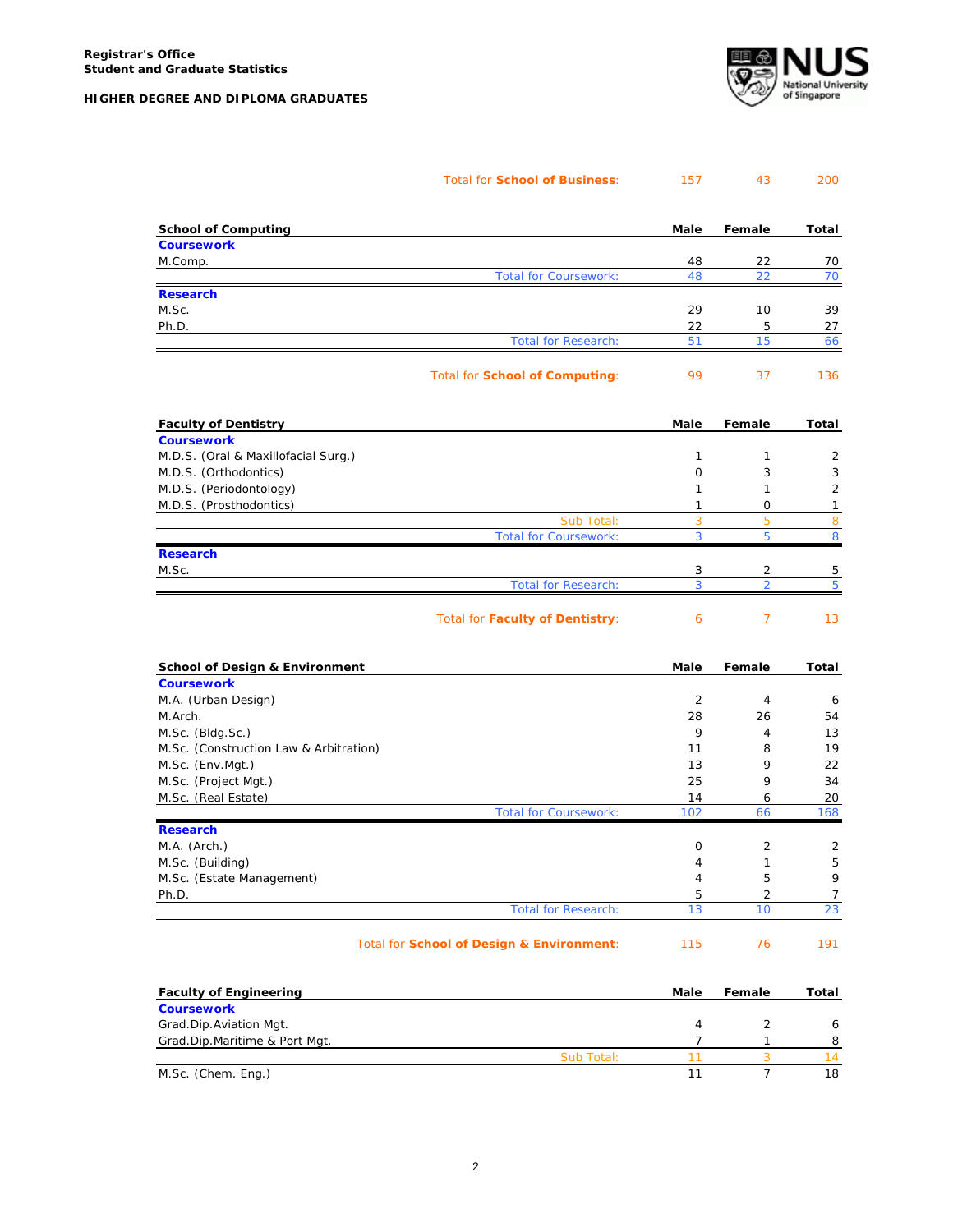|  |  | HIGHER DEGREE AND DIPLOMA GRADUATES |  |
|--|--|-------------------------------------|--|
|  |  |                                     |  |



| M.Sc. (Civil Eng.)              |                                   | 27  | 12       | 39             |
|---------------------------------|-----------------------------------|-----|----------|----------------|
| M.Sc. (Elect. Eng.)             |                                   | 54  | 21       | 75             |
| M.Sc. (Env. Eng.)               |                                   | 17  | 11       | 28             |
| M.Sc. (Ind. & Sys. Eng.)        |                                   | 56  | 28       | 84             |
| M.Sc. (Mat'l Sc. & Eng.)        |                                   | 16  | 6        | 22             |
| M.Sc. (Mech. Eng.)              |                                   | 43  | 6        | 49             |
| M.Sc. (Mechatronics)            |                                   | 9   | 7        | 16             |
| M.Sc. (MOT)                     |                                   | 3   | 1        | $\overline{4}$ |
| M.Sc. (SHE)                     |                                   | 10  | 9        | 19             |
| M.Sc. (Transp. Sys. & Mgt.)     |                                   | 6   | 1        | 7              |
| MTD (Mechatronics)              |                                   | 11  | $\Omega$ | 11             |
| MTD (Rapid Product Development) |                                   | 10  | 3        | 13             |
| NUS-UIUC M.Sc. (Chem. Eng.)     |                                   | 2   | 3        | 5              |
|                                 | Sub Total:                        | 275 | 115      | 390            |
|                                 | <b>Total for Coursework:</b>      | 286 | 118      | 404            |
| <b>Research</b>                 |                                   |     |          |                |
| M.Eng.                          |                                   | 154 | 48       | 202            |
| NUS-TU/E Joint Ph.D.            |                                   | 1   | 0        | 1              |
| Ph.D.                           |                                   | 90  | 28       | 118            |
|                                 | <b>Total for Research:</b>        | 245 | 76       | 321            |
|                                 | Total for Faculty of Engineering: | 531 | 194      | 725            |
|                                 |                                   |     |          |                |

| <b>Faculty of Law</b>                          |                              | Male | Female   | Total |
|------------------------------------------------|------------------------------|------|----------|-------|
| <b>Coursework</b>                              |                              |      |          |       |
| Grad.Dip.Sing. Law                             |                              | 27   | 48       | 75    |
|                                                | Sub Total:                   | 27   | 48       | 75    |
| LL.M.                                          |                              | 5    | 3        | 8     |
| LL.M. (Chinese Law)                            |                              | 1    | 1        | 2     |
| LL.M. (Corporate & Financial Services Law)     |                              | 12   | 10       | 22    |
| LL.M. (Intellectual Property & Technology Law) |                              | 5    | 8        | 13    |
| LL.M. (International & Comparative Law)        |                              | 2    | 3        | 5     |
|                                                | Sub Total:                   | 25   | 25       | 50    |
|                                                | <b>Total for Coursework:</b> | 52   | 73       | 125   |
| <b>Research</b>                                |                              |      |          |       |
| LL.M.                                          |                              | 4    | 6        | 10    |
| Ph.D.                                          |                              |      | $\Omega$ | 1     |
|                                                | <b>Total for Research:</b>   | 5    | 6        | 11    |
|                                                | Total for Faculty of Law:    | 57   | 79       | 136   |
|                                                |                              |      |          |       |
| Lee Kuan Yew School of Public Policy           |                              |      |          |       |
| <b>Coursework</b>                              |                              |      |          |       |

| Grad.Dip. Public Policy |                                    |    |
|-------------------------|------------------------------------|----|
| M.P.M.                  |                                    | 25 |
| M.P.P.                  | 12                                 | 23 |
|                         | <b>Total for Coursework:</b><br>29 | 49 |
|                         |                                    |    |

# Total for **Lee Kuan Yew School of Public Policy**: 29 20 49

| <b>Faculty of Medicine</b> |            | Male | Female | Total |
|----------------------------|------------|------|--------|-------|
| <b>Coursework</b>          |            |      |        |       |
| M.Med. (Surgery)           |            |      |        | 4     |
|                            | Sub Total: |      |        |       |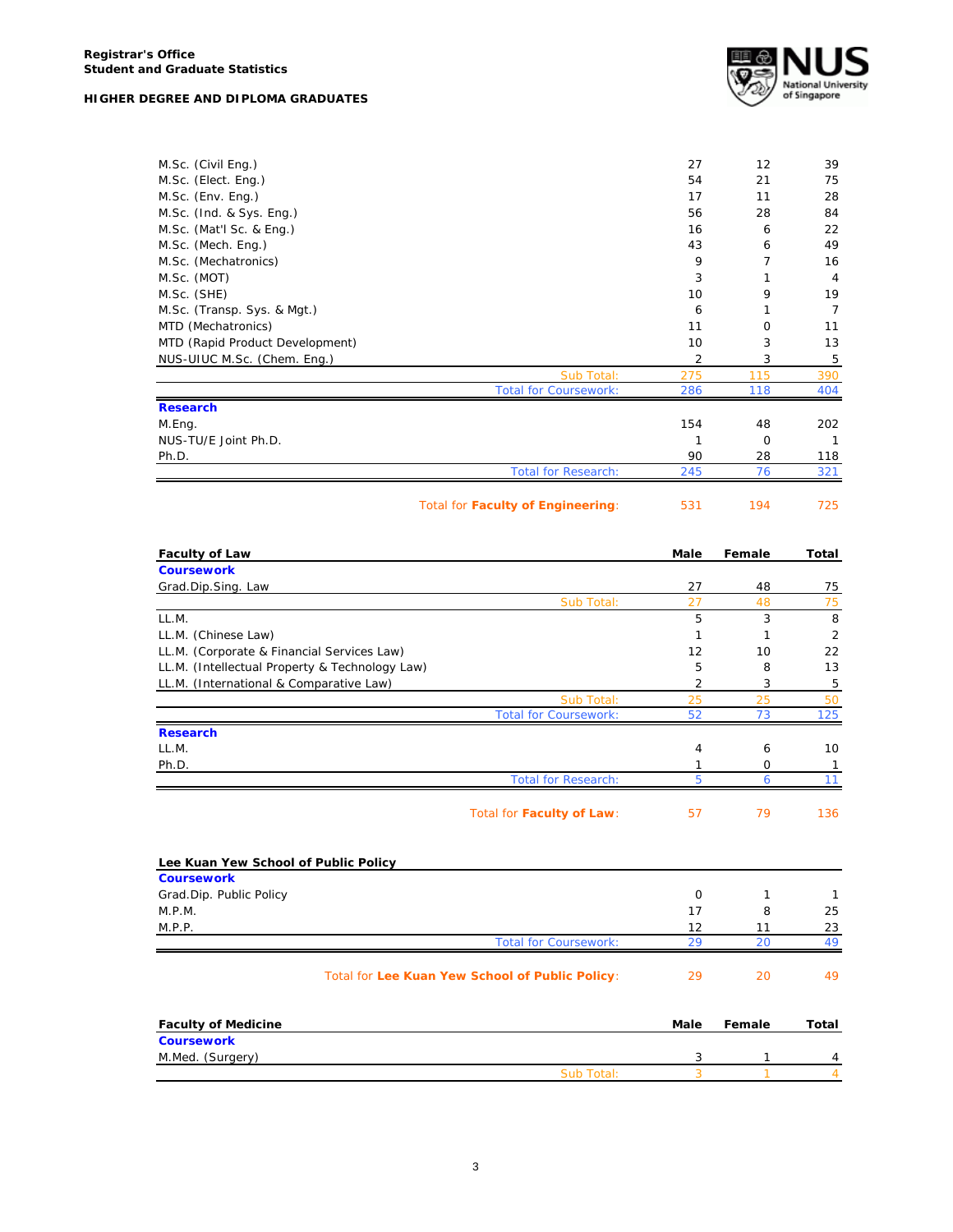

|                                         | <b>Total for Coursework:</b>   | 3              | 1              | 4              |
|-----------------------------------------|--------------------------------|----------------|----------------|----------------|
| <b>Research</b>                         |                                |                |                |                |
| M.Sc.                                   |                                | 3              | 2              | 5              |
| Ph.D.                                   |                                | 2              | 1              | 3              |
|                                         | <b>Total for Research:</b>     | 5              | 3              | 8              |
|                                         | Total for Faculty of Medicine: | 8              | 4              | 12             |
|                                         |                                |                |                |                |
| <b>Faculty of Science</b>               |                                | Male           | Female         | Total          |
| <b>Coursework</b><br>Grad.Dip.Math      |                                | 2              | 0              | $\overline{2}$ |
|                                         | Sub Total:                     | $\overline{2}$ | $\mathbf 0$    | $\overline{2}$ |
| Joint M.Sc. in Industrial Chemistry     |                                | 12             | 8              | 20             |
| M.Pharm. (Clinical Pharmacy)            |                                | 1              | 2              | 3              |
| M.Sc. (Appl. Physics)                   |                                | $\overline{4}$ | $\overline{2}$ | 6              |
| M.Sc. (Financial Engineering)           |                                | 26             | 12             | 38             |
| M.Sc. (Mathematics)                     |                                | 5              | 3              | 8              |
| M.Sc. (Physics)                         |                                | 4              | 0              | 4              |
| M.Sc. (Statistics)                      |                                | 2              | 3              | 5              |
|                                         | Sub Total:                     | 54             | 30             | 84             |
|                                         | <b>Total for Coursework:</b>   | 56             | 30             | 86             |
| <b>Research</b>                         |                                |                |                |                |
| M.Sc.                                   |                                | 47             | 43             | 90             |
| M.Sc. (Pharm.)                          |                                | 1              | 2              | 3              |
| Ph.D.                                   |                                | 56             | 44             | 100            |
|                                         | <b>Total for Research:</b>     | 104            | 89             | 193            |
|                                         | Total for Faculty of Science:  | 160            | 119            | 279            |
| Yong Loo Lin School of Medicine         |                                |                |                |                |
| <b>Coursework</b>                       |                                |                |                |                |
| Grad.Dip. Family Med.                   |                                | 22             | 20             | 42             |
| Grad.Dip. Family Practice Dermatology   |                                | 19             | 10             | 29             |
| Grad.Dip. Geriatric Med.                |                                | 7              | 8              | 15             |
| Grad.Dip. Occup.Med.                    |                                | 7              | 6              | 13             |
|                                         | Sub Total:                     | 55             | 44             | 99             |
| M.Med. (Anaesthesia)                    |                                | 6              | 4              | 10             |
| M.Med. (Diagnostic Radiology)           |                                | $\overline{7}$ | 3              | 10             |
| M.Med. (Emergency Medicine)             |                                | 0              | 4              | 4              |
| M.Med. (Family Medicine)                |                                | 7              | 10             | 17             |
| M.Med. (Internal Medicine)              |                                | 13             | 5              | 18             |
| M.Med. (Obst. & Gynae.)                 |                                | 2              | 3              | 5              |
| M.Med. (OM)                             |                                | 1              | 3              | 4              |
| M.Med. (Ophthalmology)                  |                                | 8              | 6              | 14             |
| M.Med. (Orthopaedic Surgery)            |                                | 5              | 0              | 5              |
| M.Med. (Otorhinolaryngology)            |                                | 3              | 1              | 4              |
| M.Med. (Paediatrics)                    |                                | 1              | 2<br>8         | 3<br>9         |
| M.Med. (PH)                             |                                | 1              | $\overline{c}$ |                |
| M.Med. (Psychiatry)<br>M.Med. (Surgery) |                                | 6<br>15        | $\overline{c}$ | 8<br>17        |
| M.Nursing                               |                                | 1              | 11             | 12             |
|                                         | Sub Total:                     | 76             | 64             | 140            |
|                                         | <b>Total for Coursework:</b>   | 131            | 108            | 239            |
| <b>Research</b>                         |                                |                |                |                |
| M.D.                                    |                                | 2              | 1              | 3              |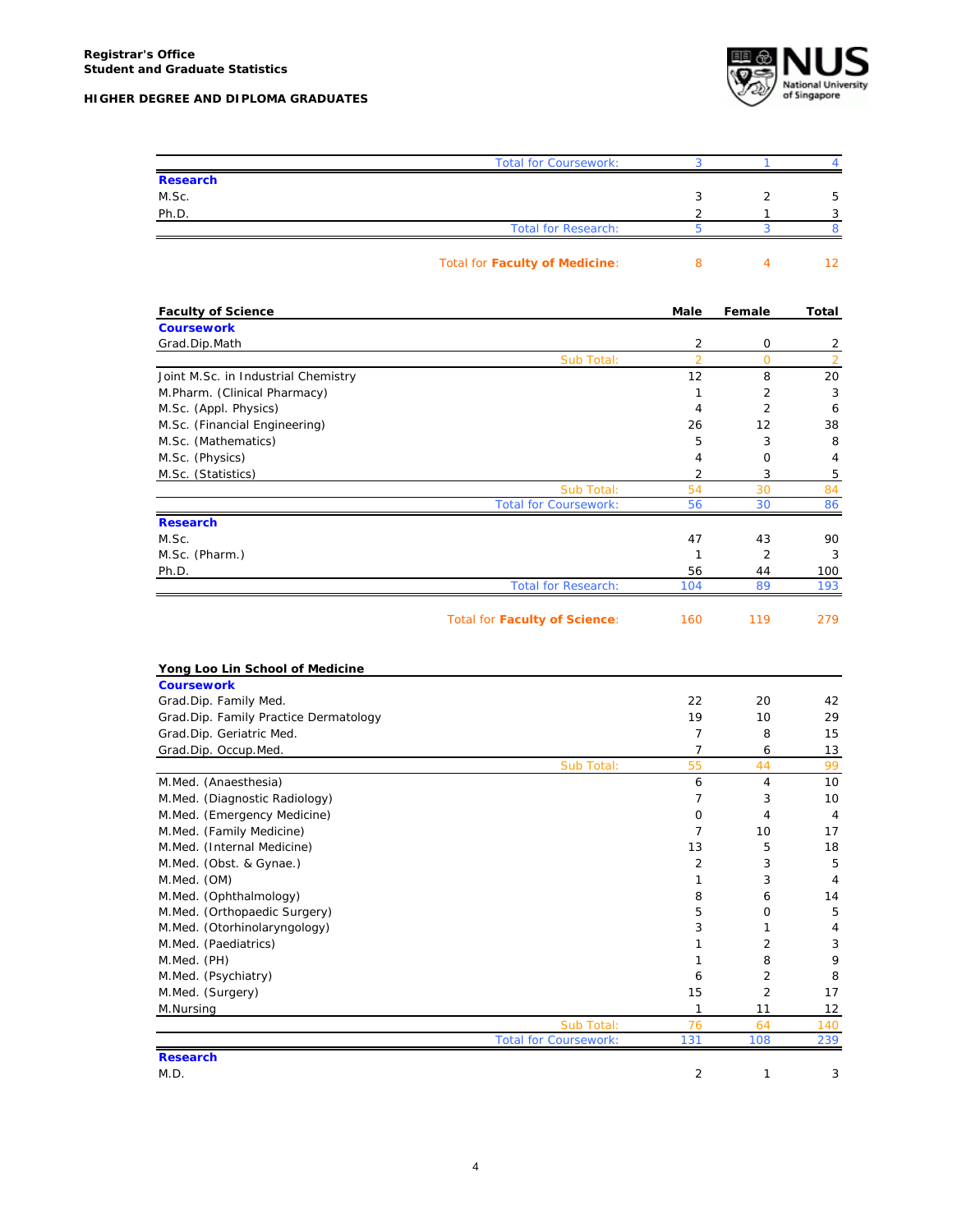

| M.Sc.                                                   | 10             | 25             | 35                  |
|---------------------------------------------------------|----------------|----------------|---------------------|
| M.Sc. (Clinical Science)                                | $\overline{2}$ | $\mathbf{1}$   | 3                   |
| Ph.D.                                                   | 29             | 26             | 55                  |
| <b>Total for Research:</b>                              | 43             | 53             | 96                  |
| Total for Yong Loo Lin School of Medicine:              | 174            | 161            | 335                 |
| <b>INSTITUTES/CENTRES</b>                               |                |                | 2005/2006           |
| <b>Design Technology Institute</b>                      | <b>Male</b>    | Female         | Total               |
| <b>Coursework</b>                                       |                |                |                     |
| MTD (Embedded Systems)                                  | 20             | $\mathbf{1}$   | 21                  |
| MTD (Rapid Product Development)                         | $\mathbf{1}$   | 0              | $\overline{1}$      |
| <b>Total for Coursework:</b>                            | 21             | 1              | 22                  |
| Total for Design Technology Institute:                  | 21             | $\mathbf{1}$   | 22                  |
| <b>Institute of Molecular &amp; Cell Biology</b>        | Male           | Female         | Total               |
| <b>Research</b>                                         |                |                |                     |
| Ph.D.                                                   | 1<br>1         | 1<br>1         | 2<br>$\overline{2}$ |
| <b>Total for Research:</b>                              |                |                |                     |
| Total for Institute of Molecular & Cell Biology:        | 1              | $\mathbf{1}$   | $\overline{2}$      |
| <b>Institute of Systems Science</b>                     | Male           | Female         | Total               |
| <b>Coursework</b>                                       | 1              | $\mathbf 0$    |                     |
| Grad.Dip. (Knowledge Eng.)<br>Grad.Dip. (Software Eng.) | $\overline{2}$ | $\mathbf 0$    | 1<br>2              |
| Grad.Dip.Systems Analysis                               | 22             | 17             | 39                  |
| Sub Total:                                              | 25             | 17             | 42                  |
| M.Tech. (Knowledge Eng.)                                | 34             | $\overline{4}$ | 38                  |
| M.Tech. (Software Eng.)                                 | 68             | 22             | 90                  |
| Sub Total:                                              | 102            | 26             | 128                 |
| <b>Total for Coursework:</b>                            | 127            | 43             | 170                 |
| Total for Institute of Systems Science:                 | 127            | 43             | 170                 |
| <b>Regional Language Centre</b>                         | Male           | Female         | Total               |
| <b>Coursework</b>                                       |                |                |                     |
| M.A. (Appl. Ling.)                                      | 3              | 13             | 16                  |
| <b>Total for Coursework:</b>                            | 3              | 13             | 16                  |
| Total for Regional Language Centre:                     | 3              | 13             | 16                  |
| Singapore-MIT Alliance                                  | Male           | Female         | <b>Total</b>        |
| <b>Coursework</b>                                       |                |                |                     |
| S.M. (CS)                                               | 18             | 6              | 24                  |
| S.M. (MEBCS)<br><b>Total for Coursework:</b>            | 14<br>32       | 15<br>21       | 29<br>53            |
| <b>Research</b>                                         |                |                |                     |
| M.Eng. (SMA)                                            | $\overline{2}$ | 0              | 2                   |
| Ph.D.                                                   | 8              | 3              | 11                  |
|                                                         |                |                |                     |